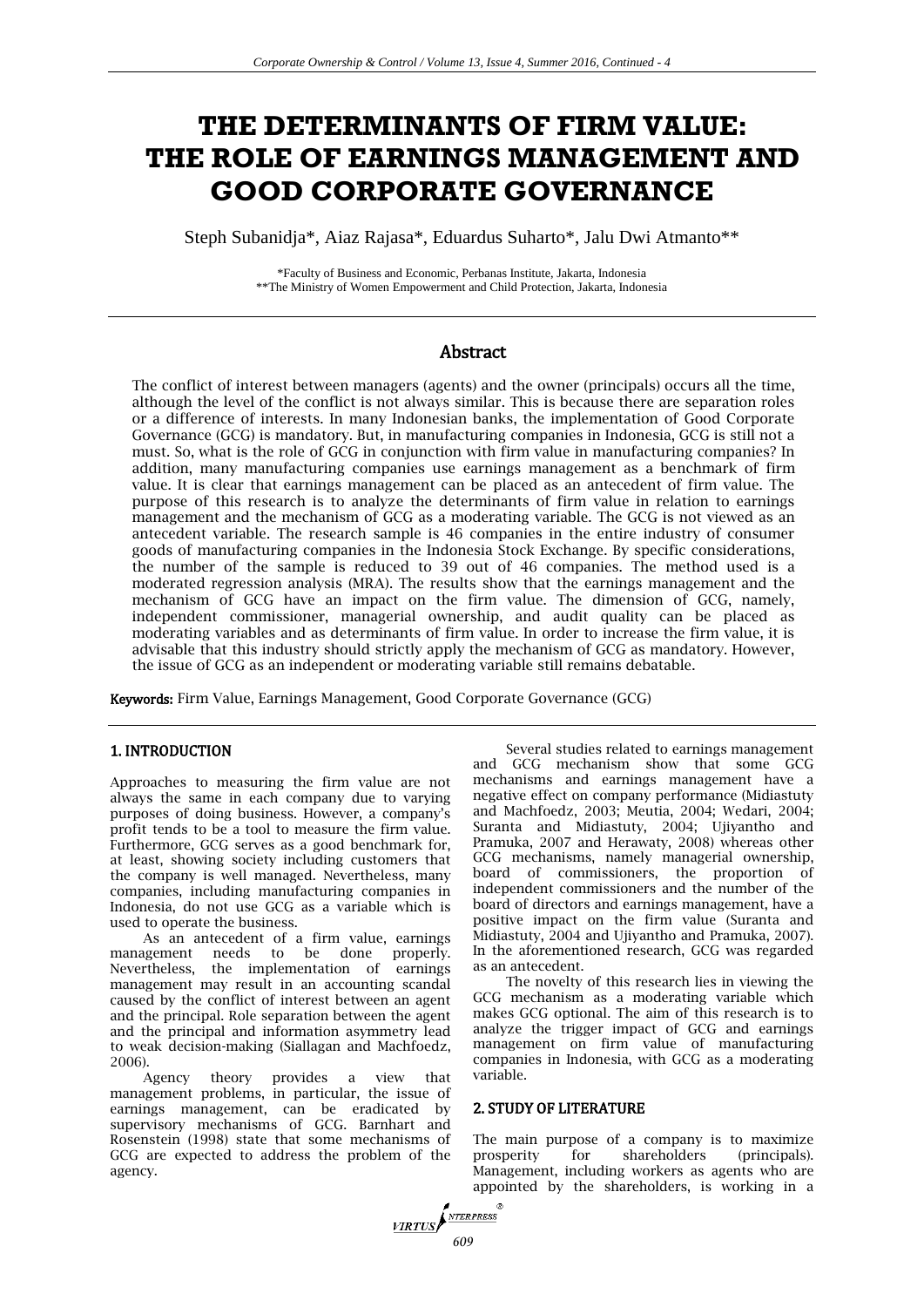company for some benefits of shareholders. In some cases, role difference between agents and principles creates a conflict. The conflict occurs due to several reasons. Eisenhard (1989) in Sabeni (2005) argue that the conflict is grounded by three basic assumptions: (1) assumption about human nature, (2) organizational assumption, and (3) assumption about information.

Beaudoin, Cianci and Tsakumis (2015) inform that incentive conflict and ethics management (EM) interact to determine CFOs' discretionary accruals such that (a) in the presence of incentive conflict, CFOs with low (high) EM-Ethics tend to give in to (resist) the personal incentive by booking higher (lower) expense accruals; and (b) in the absence of an incentive conflict, CFOs with low (high) EM-Ethics tend to give in to (resist) the corporate incentive by booking lower (higher) expense accruals. We also find support for a mediated-moderation model in which CFOs' level of EM-Ethics influences their moral<br>disengagement tendencies which, in turn, disengagement tendencies which, in turn, differentially affect their discretionary accruals, depending on the presence or absence of incentive conflict.

Both principals and agents have bargaining positions. Principals, being the owners of the capital, have access rights to the company's internal information, while agents, who run the company, have real and thorough information about the operation and performance of the company. At the same time, agents do not have absolute authority over decision making, particularly over strategic and long-term decisions. It is the latter decisions that allow the principal authority remain the owner of the company.

The position, function, interests, and background of principals and agents are different and mutually contradictory, but both parties need each other. The contradictory nature of agentprincipal relationship causes conflict in practice. The role asymmetry gives rise to difficulties of monitoring and controlling the agent's actions. Jensen and Meckling (1976) state that problem is about moral hazard and adverse selection.

Agency concept is expected to serve as a tool to give confidence that (1) the manager will give an advantage to investors, (2) investors will not be embezzled by investing into projects that do not create a benefit, and (3) the investor can control managers (Shleifer and Vishny, 1997 and Herawaty, 2008). A GCG problem appears due to an agency conflict. In other words, it is necessary to reduce some problems of the GCG agency.

There exists no certain definition of GCG. The concept of GCG can be seen based on the Shareholding Theory (Monks and Minow (1995), Sabeni (2005)). While the World Bank defines the GCG as a collection of laws, regulations and norms that must be met, which may encourage the performance of company resources for functioning efficiently generating economic long-term sustainable value for shareholders as well as the surrounding communities as a whole.

FCGI (Forum for GCG in Indonesia) in 2000, described GCG as that including transparency, disclosure, independence, accountability, responsibility, and fairness. According to the Cadbury Report (1992), the main principles of GCG are transparency, integrity, and accountability.

Meanwhile, the Organization for the Economic Corporation and Development (OECD), mentions that basic principles of GCG include fairness, accountability, transparency, and corporate responsibility.

These principles are expected to be a point of reference for government in building a framework for GCG implementation*.* Businessmen and capital market principals can take them as a guideline in implementing the best practices for increasing value and sustainability of the company.

Boediono (2005) informs that GCG mechanism is a system which is able to control, direct and execute some activities of the company as well as the parties that are involved in it. Thus, it can be used to suppress the occurrence of agency problems. In addition, Shleifer and Vishny (1997), Ujiyantho and Pramuka (2007) state that the mechanism of GCG is required in order to reduce agency problem that takes place between the owners and the managers.

Research on GCG has produced a variety of mechanisms that aim to ensure managers' actions aligned with the interests of the stakeholders. According to Barnhart and Rosenstein (1998) mechanisms of the GCG may be divided into two perspectives: (1) internal mechanisms, like composition of board of directors/commissioners, managerial ownership and executive compensation, and (2) external mechanisms, such as controlling the quality of auditing and the level of debt financing by the market.

Some researchers provide different definitions of earnings management. Fisher and Rosenzweig (1995), Heally & Wahlen (1999), Sugiri (1998), and Scott (1997), mention that earnings management is the management of intentional efforts to manipulate financial statement, in the limits allowed by the accounting principles, with the aim to provide misleading information to the users. The normative objective of financial decision is to maximize the firm value which can be measured using Tobin's Q Ratio (1967). This ratio can explain many phenomena in the activities of the company such as the occurrence of cross-sectional differences in the decision-making of investment and diversification, as well as the relationship between share ownership and corporate value management (Sukamulja, 2004).

This ratio is a concept which suggests that the current financial market can be estimated by the value of the returns of investment (Herawaty, 2008). A greater value of Tobin's Q ratio shows that the company has good growth prospects. According to Brealy and Myers (2000) in the Sukamulja (2004), companies with a high Tobin's Q ratio usually have a strong brand image of companies. On the contrary, companies that have low Tobin's Q ratio are generally involved in a very competitive industry or an industry that begins to shrink.

Sloan Research (1996) in Herawaty (2008) shows that the performance of profits derived from components of accrual earnings management activities has a persistence of being lower than its cash flow. Whereas, in relation to the mechanism of GCG, Klapper and Love (2002) in Herawaty (2008) find a positive relationship between the mechanism of GCG and company performance as measured by Return on Assets (ROA) and Tobin's Q ratio. Moreover, it is said that the implementation of GCG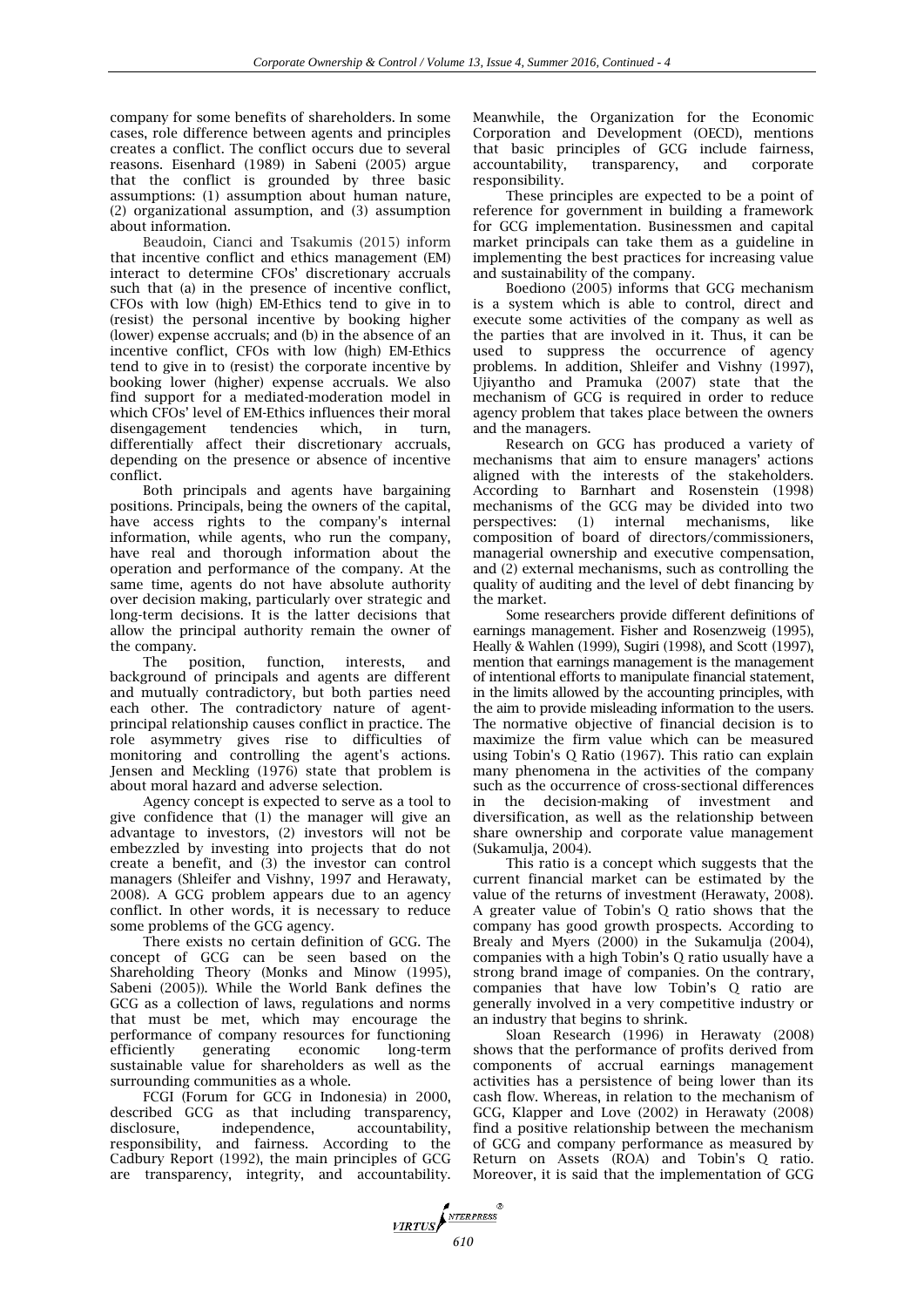makes more sense in developing countries than in developed countries. It shows that companies which have implemented GCG will gain greater benefit in emerging countries.

In conjunction with this research, Midiastuty and Machfoedz (2003) conclude that: (1) managerial and institutional ownership is associated with negative income, whereas, the number of BOD is associated with positive earnings management; (2) managerial and institutional ownership is positively associated with the quality of earnings, but the number of BOD has no effect on the quality of earnings. Furthermore, the managerial and institutional ownership is associated with negative earnings, while the size of BOD correlates with positive earnings. Managerial and institutional ownership also has a positive correlation with the quality of earnings.

Meutia (2004) mentions that (1) the higher quality of auditing will have lower earnings management, (2) non-audit services have impact on the quality of auditing through increasing absolute discretionary accruals at the time the company received non-audit services, and (3) the longer-term auditor in a workplace will improve audit quality.

Christensen, Kent, Routledge and Stewart (2015) state that formation of an audit committee is significantly associated with improved earnings quality for small and large companies. However, compliance with other governance recommendations is not systematically associated with improved performance or earnings quality.

Wedari (2004) shows that (1) the proportion of BOD and the audit committee have a significantly negative effect on earnings management, (2) the interaction between the BOD and the audit committee is not effective in reducing the earnings management activities, (3) managerial and institutional ownership do not have an apparent influence on earnings management activities, and (4) the quality of an auditor has a negative influence on earnings management activities.

Kothari, Mizik and Roychowdhury (2016) state that earnings management is most consistently and predictably linked with post-seasoned equity offering stock market underperformance when it is driven by real activities manipulation. Demerjian, Lewis-Western and McVay (2015) show that intentional smoothing by high-ability managers is not associated with declines in future operating performance.

Boediono (2005) mentions that managerial ownership and the composition of the board of commissioners have an impact on earnings management. Midiastuty and Suranta (2004) show that audit committee and the institutional ownership have a weak effect on implementing the mechanisms of GCG. Meanwhile, independent commissioners, size of BOD, and the managerial ownership play a limitation role in implementing the GCG.

Siallagan and Machfoedz (2006) conclude that the mechanism of GCG has an impact on firm value. In addition, Herawaty (2008) shows that earnings management has an effect on firm value and implementation of GCG*,* which is represented through institutional ownership, managerial ownership, quality of auditing. Besides, independent commissioners also have an effect on firm value.

Black, Kim, Jang and Park (2015) conclude that large firms, whose controllers have incentive to tunnel, earn strong positive returns, relative to midsized firms. Authors also show that better governance moderates the negative effect of relatedparty transactions on value and increases the sensitivity of firm profitability to industry profitability.

The outlined concept and some of the abovementioned research give us the following research model.

### 2.1. Model 1

$$
Q_{_{ir}} = \alpha_{_{i}} + \alpha_{_{i}} EM_{_{ir}} + \alpha_{_{2}} LEV_{_{ir}} + \alpha_{_{2}} SIZE_{_{ir}} + e
$$
 (1)

#### 2.2. Model 2

$$
Q_{it} = \alpha_0 + \alpha_1 I O_{it} + \alpha_2 M O_{it} + \alpha_3 I C_{it} + \alpha_4 Q A_{it} + + \alpha_c L E V_{it} + \alpha_c S I Z E_{it} + e
$$
 (2)

#### 2.3. Model 3

$$
Q_{ii} = \alpha_0 + \alpha_1 E M_{ii} + \alpha_2 I O_{ii} + \alpha_3 M O_{ii} + \alpha_4 I C_{ii} ++ \alpha_5 Q A_{ii} + \alpha_6 |E M_{ii} - I O_{ii}| + \alpha_7 |E M_{ii} - M O_{ii}|+ \alpha_8 |E M_{ii} - I C_{ii}| + \alpha_9 |E M_{ii} - Q A_{ii}| + \alpha_{10} L E V_{ii} ++ \alpha_{11} S I Z E_{ii} + e
$$
 (3)

Where  $Q_{it}$  = Tobin's Q ratio = proxy of company value in year t;  $\alpha_0$  = constant;  $\alpha_1$ , ... ...,  $\alpha_{11}$  = regression coefficient of each variable;  $EM_{it}$  = earnings management in year t;  $IO_{it} =$  institutional ownership percentage in year t;  $MO_{it}$  = percentage of managerial ownership in year t;  $IC_{it}$  = percentage of the total independent commissioners in year t;  $QA_{it} =$  quality of audit = dummy variable;  $LEV_{it}$  = leverage company in year t, the ratio is between total debt and total assets;  $SLE = size of company$ <sub>it,</sub> proxy with value of natural logarithm of company's equity markets at the end of the year, the number of shares at the end of the year, and the stock market price;  $e = error$ term.

#### 3. RESEARCH METHODS

The method of this research is *ex post facto.* The approach used is the moderated regression analysis (MRA) which considers the mechanism of GCG as a moderating variable. The sample of this research is the entire industry of consumer goods manufacturing companies that are listed on the Indonesia stock exchange (IDX), that is, 46 companies. Criteria which are used to calculate the sample include: (1) companies in sub-groups of consumer goods manufacturing, (2) listed companies, (3) companies that publish financial reports, (4) companies that published financial statements on 31 December, and (5) companies which have the completeness of data and information regarding institutional, managerial ownership, independent commissioner and public accountant. From the obtained sample criteria, the sample of this research is 39 companies.

The mechanisms of *GCG* that are used in this research are the internal mechanisms, namely, the institutional ownership, managerial ownership, independent commissioners, and the external mechanism of the quality of auditing. The firm value is seen in terms of financial ratios and changes in

**FIRTUS**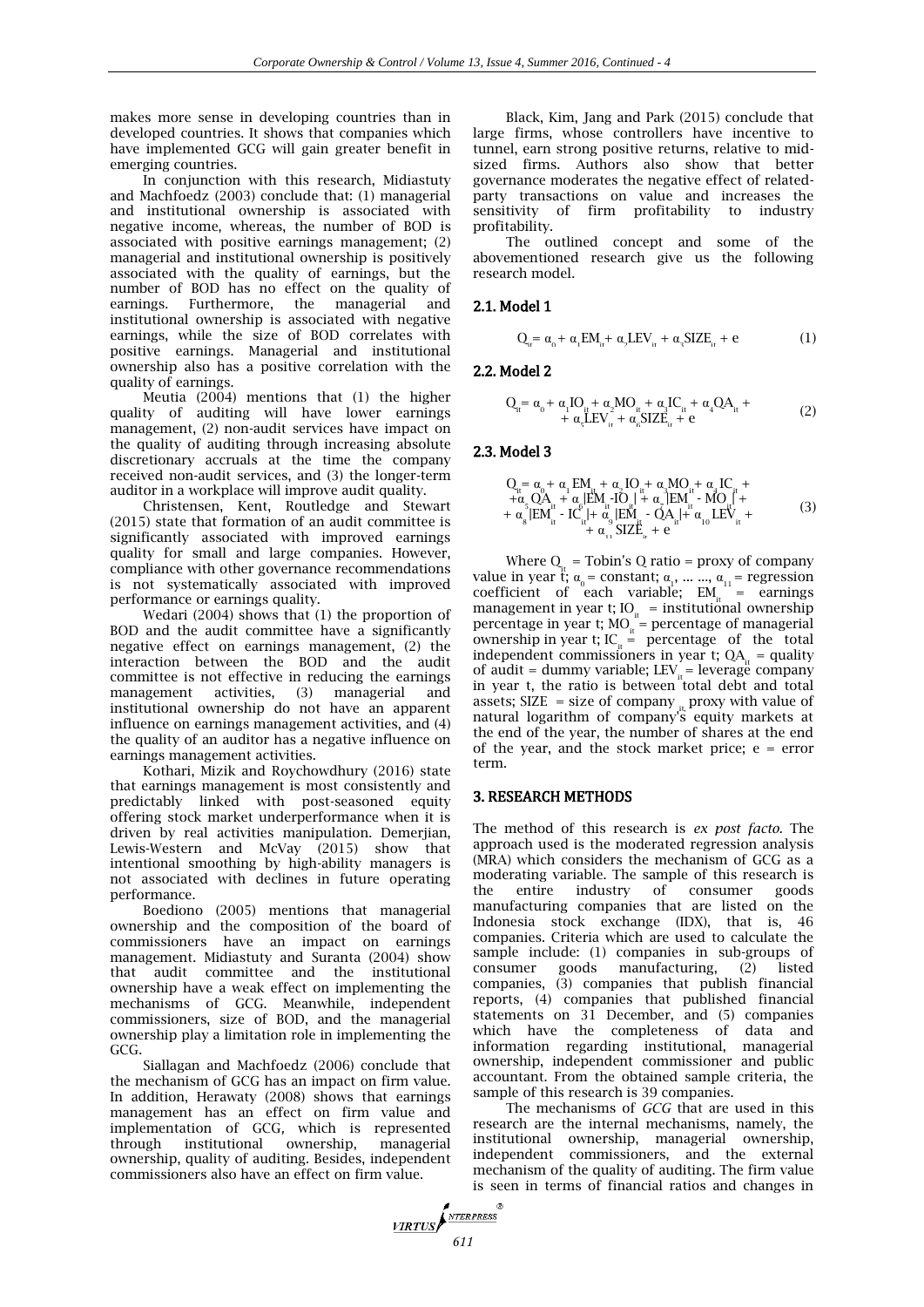stock prices. The firm value is measured using Tobin's Q ratio, which compares the value of the market value of assets and the book value of assets (Sukamulja, 2004). The market value of equity is derived from the value of market capitalization. The book value of assets is obtained from the total assets. The book value of the equity is acquired from shareholder equity. The greater value of Tobin's Q ratio shows that the company has good growth prospects.

Earnings management is measured by proxy of the discretionary accruals. The value of discretionary accruals is calculated with the modified model by Jones (Dechow *et al*., 1995 in Midiastuty and Machfoedz, 2003). This model uses the total accrual which is classified into discretionary and nondiscretionary components. Institutional ownership is measured through the number of share ownership by the institution such as insurance companies, banks, investment companies, asset management and ownership of other institutions. Indicators which are used to measure institutional ownership are the percentage of shares, owned by the institution.

Managerial ownership is measured through the number of share in ownership. The ownership, in this study, is placed as a dummy variable. The independent commissioner is measured based on a number of the board of commissioners who are not affiliated with management, free from any business or other relationships that can affect their ability to act independently or acting solely in the interest of the company. The composition of independent commissioners is calculated based on the total number of independent commissioners in the board of commissioners divided by the total number of commissioners.

The quality of auditing is a systematic review process, based on certain quality standards and is conducted by a professional auditor. The audit quality is measured by classifying the audit conducted by a public accountant. Control variables are the leverage and the size of the company. The leverage is measured by the ratio of total debt to total assets, while the size is measured by using a natural logarithm of total assets (Midiastuty and Machfoedz, 2003).

The data of the research is pool data from Indonesia stock Exchange (IDX), Indonesian Capital Market Directory (ICMD), and JSX Statistics. Data processing techniques are descriptive statistical, causality relationship, and moderated regression analysis.

#### 4. RESULTS AND DISCUSSION

Model I shows that the value of adjusted  $\mathbb{R}^2$  is 0,091 and the regression equation is:

|                                                           |           |       | InverseQit = $-1.627 + 0.047$ InversePM <sub>a</sub> + 63.464 |       |     |
|-----------------------------------------------------------|-----------|-------|---------------------------------------------------------------|-------|-----|
| InverseLEV <sub>i</sub> + 0.067 InverseSIZE <sub>it</sub> |           |       |                                                               |       | (4) |
| $\ddagger$                                                | $-3.4$    | 3.563 | 4.971                                                         | 1.429 |     |
| sig.                                                      | $0.001\,$ | 0.000 | .0.000                                                        | 0.154 |     |

From this equation, it can be concluded that there are two variables that significantly affect the firm value  $(Q_{n})$ , namely, earnings management  $(PM_{n})$ and leverage (LEV $_{\rm it}$ ). However, the control variable that is size of company  $(SIZE_{it})$  does not significantly influence the firm value  $(Q_i)$ .

In regression model  $\overline{II}$ , the value adjusted  $R^2$  is 0,128, and regression equation is:

Inverse Qit =-0,079 – 0,654 IOit + 0,154 MOit - 0.295ICit -0,163 QAit – 51,430 InverseLEVit – 0,173 InverseSIZEit (5)

Based on model II, it can be concluded that there are four variables that significantly influence the firm value variables  $(Q_{\mu})$ , i.e., three independent variables and one control variable. The variables are as follows: (1) managerial ownership  $(PM_{i}^{1})$ , (2) the independent commissioner  $(IO_{i})$ ,  $(3)$  the quality of auditing  $(QA_{i_t})$ , and (4) leverage (LEV<sub>it</sub>). Meanwhile, the control variables that are institutional ownership  $(IO_{ii})$  and size  $(SIZE_{ii})$  do not significantly influence the firm value  $(Q_{i}^{\dagger})$ .

Regression Model III shows that adjusted R square is 0,256. The equation of model III is shown as follows.

$$
Q_{it} = -575 + 258PM_{it} + 0.241O_{it} + 98MO_{it} - 0.0631C_{it} - 0.056QA_{it} - 210|PM_{it} - 1O_{it}|^2 - 111|PM_{it}^{it} - MO_{it}|^2 - 0.077|PM_{it} - IC_{it}|^2 - 100|PM_{it} - QA_{it}|^2 + 45.584LEV_{it} + 10781ZE_{it} + e^{i\theta}
$$
 (6)

Based on the equation model III, it can be concluded that the quality of auditing is not significant as a moderating variable whereas institutional ownership, managerial ownership, and independent commissioners are significant as moderating variables. Moreover, those three variables decrease an effect of earnings management on firm value. These variables as manifest variables of latent variable, that is GCG do not increase the influence of earnings management on firm value. It indicates that there is a conflict of interest between an agent and a principal. In addition, the size of a company and institutional ownership do not affect firm value. Based on the value of R square, the biggest number of R square is model number III. Thus, this model is more appropriate to measure firm value.

The research result shows that improvement in earnings management will improve the firm value. This result is in compliance with research result of Sloan (1996) in Herawaty (2008) that earnings management, in a short period of time, has the capability to improve the firm value. Does the mechanism of GCG influence the firm value? This research informs that institutional ownership does not have an effect on firm value. This result is not in compliance with the research result of Herawaty (2008). A high percentage of institutional ownership in Indonesian public companies, enable institutional investors to intervene with management process and composition of financial reports.

The research result also shows that the mechanism of GCG which is represented by managerial ownership has a negative effect on firm value. This result is not in compliance with the research result conducted by Jensen and Meckling (1976). However, this research is in compliance with Herawati (2008). This result indicates that the proportion of managerial ownership can reduce the firm value. It means that many Indonesian companies in this sample have a significant number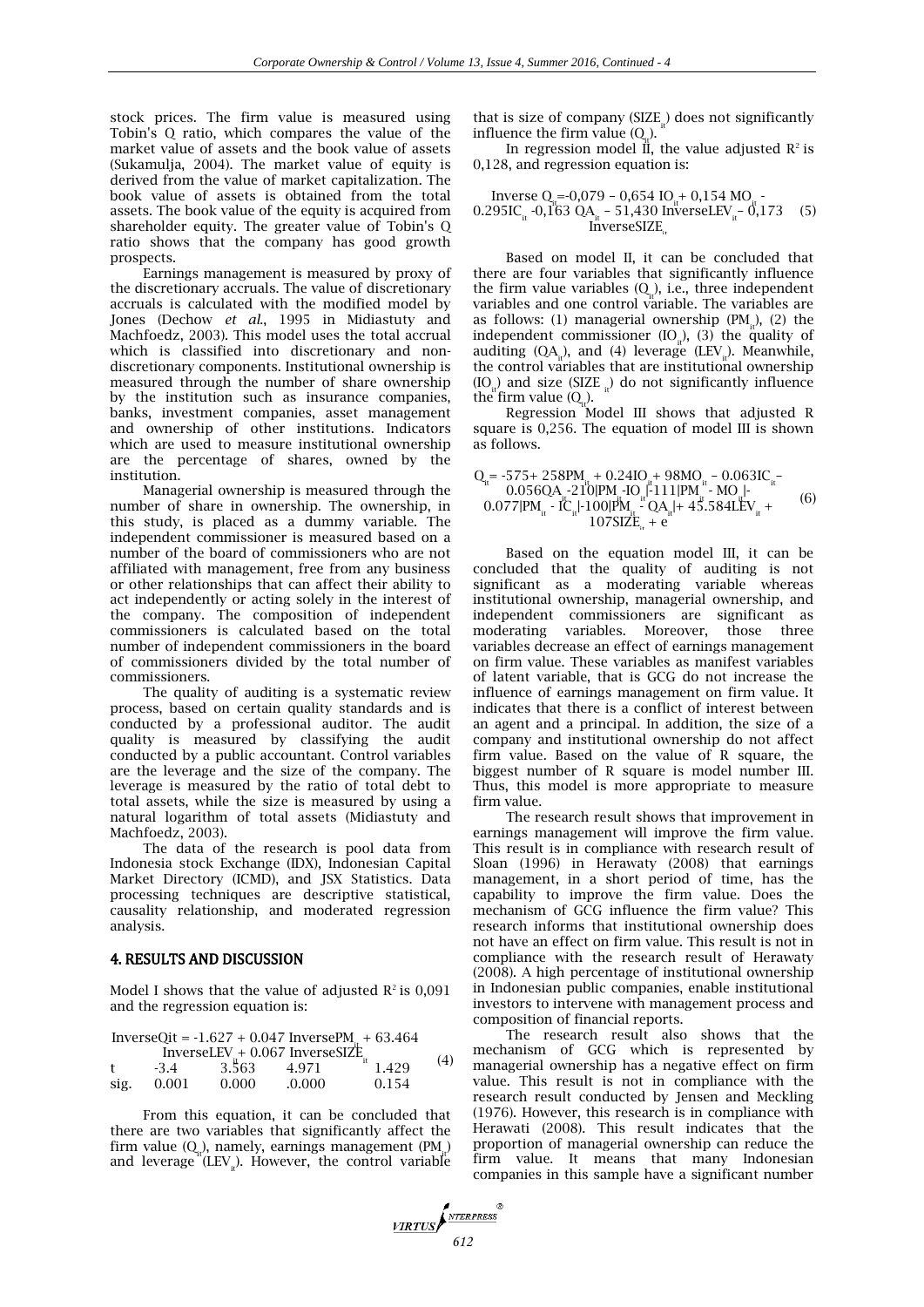of shares. Thus, they have enough votes to control management activities.

In addition, the mechanism of GCG, which is represented by an independent commissioner, has a positive effect on firm value. This result is similar to Herawaty's (2008) and Midiastuty and Machfoedz's (2003) research results. It means that the presence of independent commissioners can influence earnings management activities, such as reducing moral hazard, and the firm value.

Moreover, the mechanism of GCG, which is represented by the quality of the audit, has a positive impact on the firm value. It means that the firm value will increase when the company is audited by a public accountant. This result is in compliance with Meutia's (2004) research result.

Additionally, the mechanism of GCG, with proxy by institutional ownership, independent commissioner, and the quality of auditing, simultaneously, has a positive impact on firm value. This result is in consistence with Herawati's (2008) research result.

Furthermore, the mechanism of GCG with proxy by institutional ownership, managerial ownership, an independent commissioner, and the quality of auditing simultaneously has a negative effect on firm value. It means that those manifest variables have the capability to reduce the cost of the agency by controlling the conflict of interest between the principal and the agent. This way the firm value can be improved.

#### 5. CONCLUSIONS AND RECOMMENDATIONS

Based on the research results, it can be concluded that: (1) earnings management has a positive impact on firm value, (2) institutional ownership does not have an impact on firm value, (3) managerial ownership has a negative effect on firm value, (4) an independent commissioner has a positive effect on the firm value, (5) the quality of auditing has a positive effect on firm value, (6) leverage of a company as a control variable, has a positive and significant effect on firm value (7) company's size as a control variable has a negative but not a significant effect on firm value, (8) the mechanism of GCG with proxy by (a) institutional ownership; (b) managerial ownership; (c) an independent commissioner; and (d) the quality of auditing has a positive and significant effect on firm value, and these manifest variables of GCG as a latent variable can be placed as a moderating variable on the effect of earnings management on firm value. Theoretically, earning management has a positive impact on firm value. However, firm value can be manipulated through financial statements.

In this research, manifest variables which are used to measure the mechanism of GCG as a latent variable are only four manifest variables. Managerial ownership cannot be used due to inability to measure the amount of shares. The quality of auditing is only measured by using one measurement, whether it is audited or not audited by a public accountant.

The low coefficient of adjusted  $\mathbb{R}^2$  on all models of regression, in this research, shows that there are still many other variables that can affect the relationship between earnings management and firm value. In model III, there is no "multicollinearity"

result, so there is no correlation between independent variables.

This research suggests that the effect of earnings management on firm value is just a temporary situation. A company should consider many aspects in the long period of time. It is not only financial aspects but also all strategic aspects. The mechanism of GCG is able to reduce the effect of earnings management on firm value. Therefore, it is predicted that earnings management activities still evoke the conflict of interest between the principal and the agent. However, it is highly suggested that the mechanism of GCG can be applied as a moderating variable, and this variable can also be a mandatory variable to convince the public that a company is well governed. However, GCG can be considered as an independent or moderating variable in the future research.

## **REFFERENCES**

- 1. Ardiati, Aloysia Yanti (2003).Pengaruh ManajemenLaba terhadap Return Saham dengan Kualitas Audit sebagai Variabel Pemoderasi, Surabaya: Simposium Nasional Akuntansi VI.
- 2. Barnhart, Scott W. dan Rosenstein, Stuart (1998).Board Composition, Managerial Ownership, and Firm Performance: An Empirical Analysis. Financial Review, November. Available on-line at http://ssrn.com/abstract= 127689 (accessed on November 12, 2012)
- 3. Beaudoin, C. A., Cianci, A. M., & Tsakumis, G. T. (2015). The impact of CFOs' incentives and earnings management ethics on their financial reporting decisions: The mediating role of moral disengagement. Journal of business ethics, 128(3), 505-518.
- 4. Boediono, Gideon S.B. (2005). Kualitas Laba: Studi Pengaruh Mekanisme GCG dan Dampak Manajemen Laba dengan Menggunakan Analisis Jalur,Surakarta: Simposium Nasional Akuntansi VIII.
- 5. Black, B. S., Kim, W., Jang, H., & Park, K. S. (2015). How corporate governance affect firm value? Evidence on a self-dealing channel from a natural experiment in Korea. Journal of Banking & Finance, 51, 131-150.
- 6. Brigham, Eugene F dan J Fred Weston (1994). Dasar-DasarManajemenKeuanganJilid 2.EdisiKesembilan, Jakarta: Erlangga.
- 7. Cadbury, Adrian. (1992).Report of The Committee on The Financial Aspects of GCG, London: Gee.
- 8. Chen, X., Cheng, Q., & Wang, X. (2015). Does increased board independence reduce earnings management? Evidence from recent regulatory reforms. Review of Accounting Studies, 20(2), 899- 933.
- 9. Chu, J., Dechow, P. M., Hui, K. W., & Wang, A. Y. (2016). The Valuation Premium for a String of Positive Earnings Surprises: The Role of Earnings Manipulation. Available at SSRN 2607219.
- 10. Christensen, J., Kent, P., Routledge, J., & Stewart, J. (2015). Do corporate governance recommendations improve the performance and accountability of small listed companies?. Accounting & Finance, 55(1), 133-164.
- 11. Darmawati, dkk. (2005). Hubungan GCG dan Kinerja Perusahaan.Jurnal Riset Akuntansi Indonesia, 8, (6), 65 – 81.
- 12. DeAngelo, Linda Elizabeth (1981). Auditor Size and Audit Quality.Journal of Accounting and Economics 3, (3), 183 – 199.

**VIRTUS**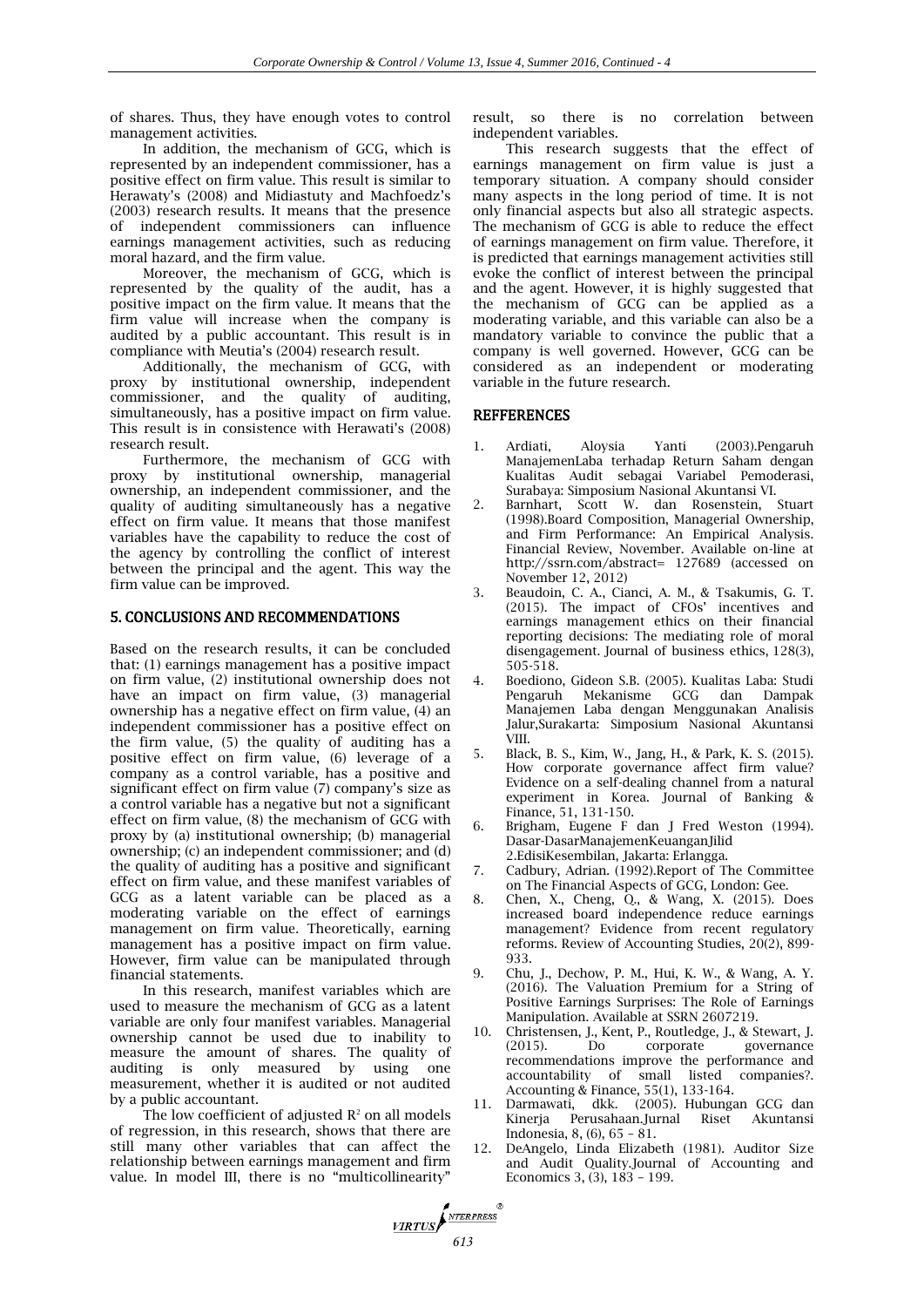- 13. Demerjian, P. R., Lewis-Western, M. F., & McVay, S. E. (2015). Earnings Smoothing: For Good or Evil?. Available at SSRN 2426313.
- 14. Departemen Keuangan Republik Indonesia (2002).Siaran Pers Badan Pengawas Pasar Modal Tanggal 27 Desember 2002, Jakarta: Badan Pengawas Pasar Modal.<br>15. Departemen Keuangan
- 15. Departemen Keuangan Republik Indonesia (2003).Siaran Pers Hasil Pemeriksaan Kasus Laporan Keuangan dan Perdagangan Saham PT Bank Lippo Tbk 17 Maret 2003, Jakarta: Badan Pengawas Pasar Modal.
- 16. Effendi, Muh.Arief (2009).The Power of GCG, Teori dan Implementasi, Jakarta: Salemba Empat.
- 17. Eisenhardt, K. M. (1989). Agency theory: An assessment and review. Academy of management review, 14(1), 57-74.
- 18. Faisal (2004), Analisis Agency Costs, Struktur Kepemilikan dan Mekanisme GCG,Bali: Simposium Nasional Akuntansi VII.
- 19. Fama, Eugene F. dan Jensen, Michael C. (1983). "Agency Problems and Residual Claims," Journal of Law and Economics, 26, (2), 327 – 357. Available<br>on-line at http://ssrn.com/abstract=94032 at http://ssrn.com/abstract=94032 (accessed on November 17, 2012).
- 20. Fidyati, Nisa. (2004). Pengaruh Mekanisme GCG Terhadap Earnings Management Pada Perusahaan Seasoned Equity Offering (SEO).Jurnal Ekonomi, Manajemen dan Akuntansi, 2, (1), 1 – 23.
- 21. Fischer, Marilyn dan Kenneth Rosenzweig (1995). Attitude of Student Practitiones Concerting the Ethical Acceptability of Earnings Management. Journal of Business Ethic, 14, (6), 433 – 444.
- 22. Forum for GCG in Indonesia. (2001).GCG, Artikel,<br>Available on-line at http://www.fcgi.or.id/ on-line at http://www.fcgi.or.id/ corporate-governance/about-good-corporategovernance.html. (accessed on November 22, 2012).
- 23. Ghozali, Imam (2009). Aplikasi Analisis Multivariate dengan Program SPSS,Semarang: Badan Penerbit Universitas Diponegoro.
- 24. Gunarsih, Tri (2004). Masalah Keagenan dan Struktur Diversifikasi. KOMPAK, 10, Januari - April, 52 – 69.
- 25. Healy, Paul M. dan Wahlen, James Michael. (1999). A Review of the Earnings Management Literature and its Implication for Standard Setting, Accounting Horizon, 13, (4), 365 – 383.
- 26. Herawaty, Vinola (2008). "Peran Praktik GCG Sebagai Moderating Variabel dari Pengaruh Earnings Management Terhadap Nilai Perusahaan. Jurnal Akuntansi dan Keuangan, 10, (2), 97 – 108.
- 27. Husnan, Suad, (2000).Manajemen Keuangan, Teori dan Penerapan (Keputusan Jangka Panjang), Yogyakarta: Badan Penerbit Fakultas Ekonomi.
- 28. Ikatan Akuntan Indonesia (IAI) (2009).Standar Akuntansi Keuangan,Jakarta: Salemba Empat.
- 29. Institute for Economic and Financial Research, (2001 sd 2010), Indonesian Capital Market Directory 2010, Jakarta: ECFIN.
- 30. Jensen, Michael. C. dan Meckling, William H. (1976). "Theory of the Firm: Managerial Behavior, Agency Cost and Ownership Structure." Working Paper. Available on-line at http//www.ssrn.com/ abstract=94043 (accessed November 28, 2012).
- 31. Keputuan Ketua Bapepam Nomor Kep-29/PM/2004 Tahun 2004, Tentang Pembentukan dan Pedoman Pelaksanaan Kerja Komite Audit.
- 32. Kothari, S. P., Mizik, N., & Roychowdhury, S. (2015). Managing for the moment: The role of earnings management via real activities versus accruals in SEO valuation. The Accounting Review, 91(2), 559-586
- 33. Kusmayadi, Dedi (2009).Kasus Enron: Dalam Perspektif Etika Bisnis dan Profesional Akuntan Beserta Implikasinya, Artikel, Available on-line at [http://dedik6](http://dedik/)8.blogspot.com/2009/06/kasusenron-dalam-perspektif-etika.html. (accessed on November 28, 2012).
- 34. Lastanti, Hexana Sri. (2005).Hubungan Struktur GCG dengan Kinerja Perusahaan dan Reaksi Pasar, Konferensi Nasional Akuntansi. Jakarta: FE Universitas Trisakti.
- 35. Meutia, Inten (2004). Pengaruh Independensi Auditor Terhadap Manajemen Laba untuk KAP Big 5 dan Non Big 5.Jurnal Riset Akuntansi Indonesia, 7, (3), 333 – 350.
- 36. Midiastuty, Pratana Puspa dan Machfoedz, Mas'ud (2003), Analisis Hubungan Mekanisme GCG dan Indikasi Manajemen Laba, Simposium Nasional Akuntansi VI, Surabaya.
- 37. Morck, R., Shleifer, A., & Vishny, R. W. (1988). Management ownership and market valuation: An analysis. Journal economics, 20, 293-315.
- 38. Ndofor, H. A., Wesley, C., & Priem, R. L. (2015). Providing CEOs with opportunities to cheat the effects of complexity-based information asymmetries on financial reporting fraud. Journal of Management, 41(6), 1774-1797
- 39. Organization for Economic Co-operation and Development (OECD), (1999), OECD Principles of GCG, OECD, Perancis. Available on-line at http://www.oecd.org/dataoecd/32/18/31557724. pdf. (accessed on December 4, 2012).
- 40. Primanita dan Setiono. (2006). Manajemen Laba: Konsep, Bukti Empiris, dan Implikasinya. SINERGI, 8, (1), 43 – 51.
- 41. Pustaka Bisnis Indonesia (2001 sd 2010).Jakarta Stock Exchange (JSX) Watch 2010, Jakarta.
- 42. Sabeni, Arifin. (2005).Peran Akuntan dalam Menerapkan Prinsip GCG pada Perusahaan di Indonesia (Tinjauan Perspektif Teori Keagenan), Disampaikan pada Sidang Senat Guru Besar Universitas Diponegoro dalam rangka Pengusulan Jabatan Guru Besar. Semarang: Universitas Diponegoro.
- 43. Scott, William R. (1997).Financial Accounting Theory, Prentice Hall, New Jersey.
- 44. Setiawati, Lilis dan Na'im, Ainun. (2000). Manajemen Laba. Jurnal Ekonomi dan Bisnis Indonesia, 15, (4), 424 – 441.
- 45. Sharpe, William F., et al., (1997), Investasi, Jilid 2 (terjemahan), Jakarta: PT Prenhallindo.
- 46. Siallagan, Hamonangan dan Machfoedz, Mas'ud (2006).Mekanisme GCG, Kualitas Laba dan Nilai Perusahaan,Padang: Simposium Nasional Akuntansi IX.
- 47. Solomon, Jill dan Aris Solomon. (2004).GCG and Accountability,England: John Wiley and Sons Limited.
- 48. Sugiri, Slamet. (1998). Earnings Management Theory, Model dan Bukti Empiris.Telaah, (2), 1 – 18.
- 49. Sugiyono, (2008), Metode Penelitian Bisnis,Bandung: CV Alfabeta.
- 50. Sukamulja, Sukmawati. (2004). GCG di Sektor Keuangan: Dampak GCG Terhadap Kinerja Perusahaan (Kasus di Bursa Efek Jakarta). BENEFIT, 8, (1), 1 – 25.
- 51. Surat Keputusan Menteri Badan Usaha Milik Negara Nomor 117/M-MBU/2002 tahun 2002, TentangPenerapanGCGdalamBadan Usaha Milik Negara (BUMN).
- 52. Suranta, Eddy dan Midiastuty, Pratana Putra. (2004).Income Smoothing, Tobin's Q, Agency

**FIRTUS**